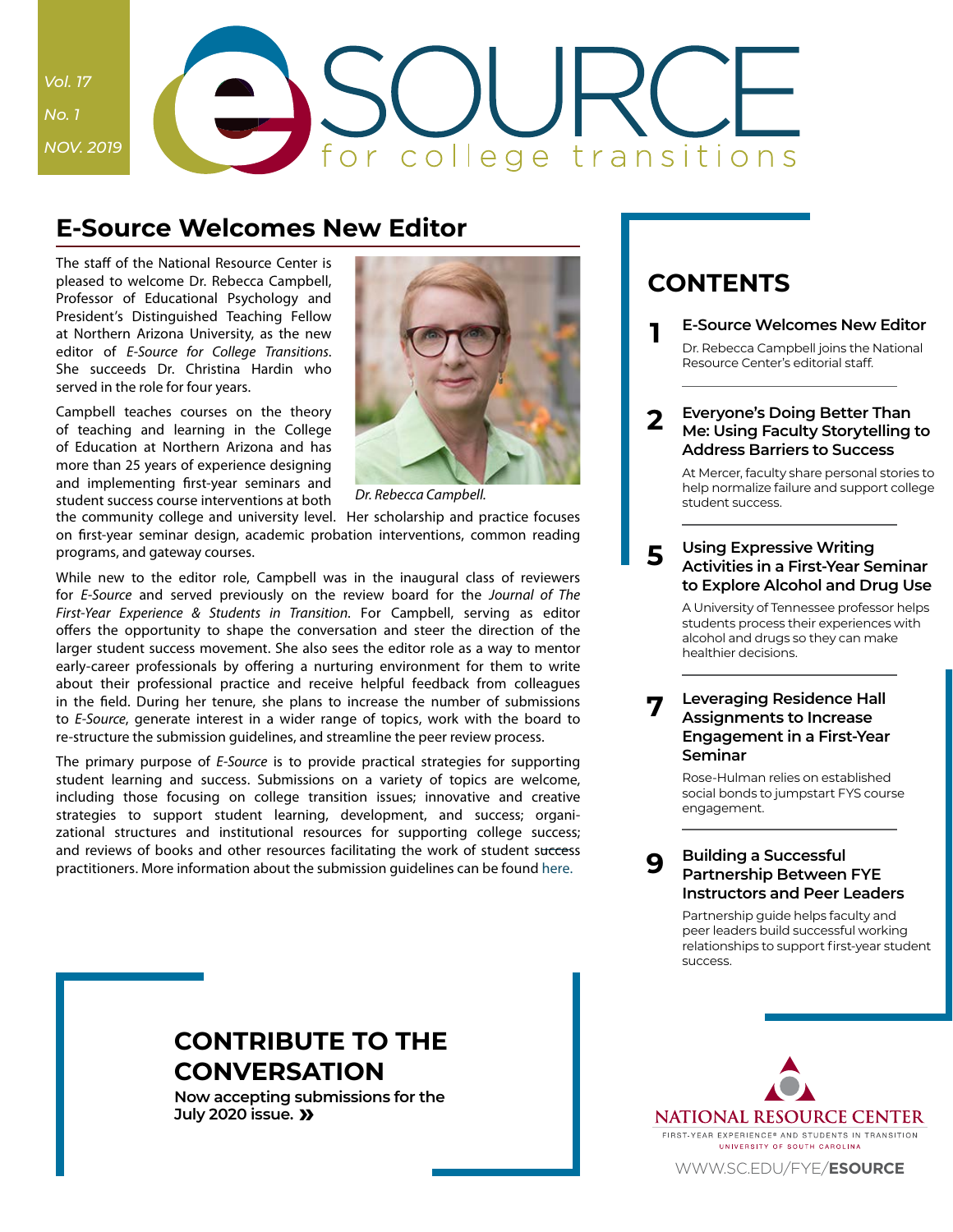# <span id="page-1-0"></span>**Everyone's Doing Better Than Me: Using Faculty Storytelling to Address Barriers to Success**

*According to Schreiner (2010), thriving students are engaged socially, emotionally, and intellectually in college and experience a psychological well-being that contributes to their persistence.* 

**Emily Halstead**, Assistant Director for Student Success, *Mercer University*

**Hannah Nabi**, Associate Director of the QEP, Research That Reaches Out, *Mercer University*

Mercer University is an academically rigorous, private institution located in Macon, Georgia. Since 2014, Mercer's Office for Student Success has provided support for students navigating challenges that put them at risk of attrition. Over time, staff have observed a trend among students visiting the office for individual support: Students frequently believe they are unique in their struggles and failures. Despite presenting with common problems, such as a first-year student struggling with academic rigor or a sophomore questioning their major, Mercer students often feel that their challenges are unique to them. This perception frequently manifests in the students minimizing or hiding problems and missing valuable developmental opportunities to engage with help, support, and community.

These observations paint a picture of students who may be surviving—completing requirements and progressing toward their degrees—but who are not truly thriving (Schreiner, 2010). According to Schreiner (2010), thriving students are engaged socially, emotionally, and intellectually in college and experience a psychological well-being that contributes to their persistence. Research highlights the role of institutional acculturation in preparing students to engage deeply in their college experience (Kuh, Kinzie, Schuh, Whitt, & Associates, 2010). In other words, by teaching students what it means to be successful within the culture of the university, the institution may be able to positively impact learning and persistence.

Instead of students assuming everyone else is doing college better, university staff want students to recognize hardships as normal experiences in a successful college journey. Two offices

set out to reframe our students' perspectives on challenge and failure so that the university could better foster a culture that helps students thrive.

### **Involving Student Voices in Defining a Programmatic Solution**

In Summer 2017, the Office for Student Success partnered with Mercer's Research That Reaches Out office to develop a program to normalize common challenges students experience. An informal focus group of undergraduate students provided initial guidance on the topics students were interested in. The group identified a wide range of issues, including romantic relationships, identity crises, and academic setbacks. The underlying theme in students' feedback was a fascination with their professors and a desire to know that their professors could relate to the challenges students face today. Discussions led to the development and launch of Real Talk.

Real Talk is a speaker series in which undergraduate faculty share personal stories of challenges, failure, and growth from their own college journeys. The program takes place monthly in an informal space on campus. Events are marketed to all undergraduates through flyers, social media, and emails, with specific emphasis on reaching first-year students by appealing to instructors of required University 101 courses. Each Real Talk event features an instructor sharing pivotal life experiences and answering questions about successes and challenges that brought the speaker to where they are today. Through their stories, speakers debunk the idea that a successful



*Students gather at a Real Talk event to hear a faculty member share personal stories of their own ups and downs in college. Photo courtesy of Di'Nasia Berry, Mercer University.*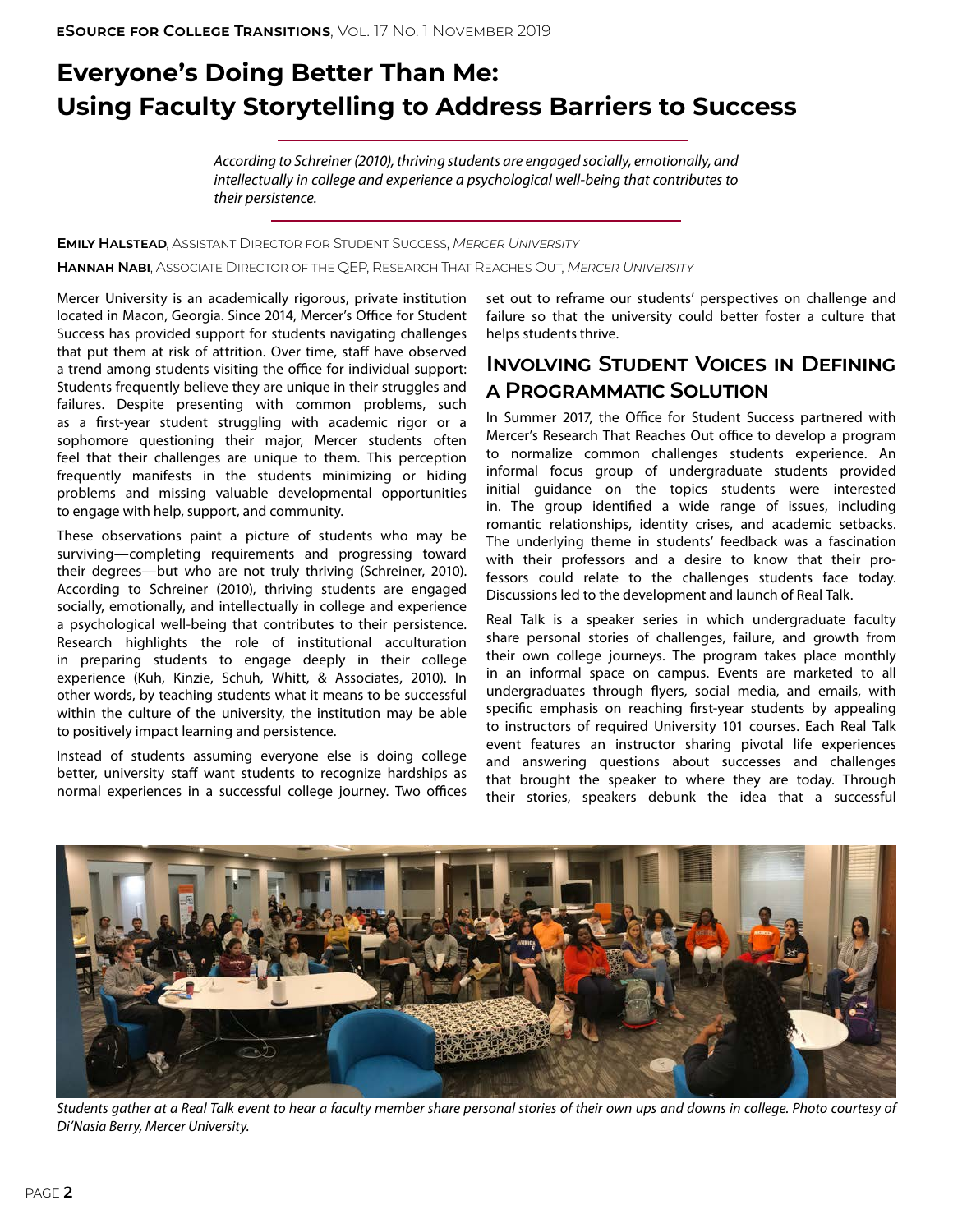*Instead of students assuming everyone else is doing college better, university staff want students to recognize hardships as normal experiences in a successful college journey.*

student does not struggle or need help. Speakers encourage help-seeking behaviors and promote using campus resources for support.

The program employs faculty as speakers in order to address the intimidation or discomfort students may feel when approaching their professors. This strategy also addresses a key concern identified during the early focus group, that students view professors as role models and arbiters of success. By providing a forum through which faculty can connect on a personal level with their students, program coordinators intended to foster opportunities for students and faculty to have meaningful interactions that would improve student development and success.

In the first year of Real Talk 2017-18, speakers told personal stories that included topics such as following nontraditional career pathways; managing changing relationships in the journey to adulthood; negotiating personal goals with family expectations; overcoming academic setbacks; and navigating the challenges of being a first-generation, low-income student of color. Six events were held in the first year, with attendance averaging around 28 students per event. Future speaker topics are requested by students in an online survey after each event.

### **Assessing the Impact of Real Talk**

After each event, staff distribute an online survey to student attendees. The survey asks students to use a 5-point Likert scale to self-assess the impact of the event on their attitudes and perceptions (1 = *significant negative impact*, 5 = *significant positive impact*). Survey questions and the average score for each item are listed in Table 1. Between September 2017 and March 2019, 107 responses were collected (return rate of 39%).

Table 2 shows the distribution of responses by class status. Students report positive impacts on their feelings of connection to faculty, and they also report a high likelihood of applying speakers' advice to their own lives. The biggest difference that emerged was between students' responses about their

#### Table 1

*Perceived Impact of Real Talk on Student Attitudes (N = 107)* 

| <b>Survey question</b>                                                                                                                                                 | <b>Average</b><br>score |
|------------------------------------------------------------------------------------------------------------------------------------------------------------------------|-------------------------|
| Please indicate your overall satisfaction with Real Talk.                                                                                                              | 4.8                     |
| Please indicate the degree to which Real Talk impacted, if at all, the level of connection you feel with Mercer faculty.                                               | 4.5                     |
| Please indicate the degree to which Real Talk impacted, if at all, your comfort in having discussions with peers about<br>challenges that you face.                    | 4.1                     |
| Please indicate the degree to which Real Talk impacted, if at all, your confidence in your ability to navigate challenges that you<br>are currently facing.            | 4.4                     |
| Please indicate the degree to which Real Talk impacted, if at all, your confidence in your ability to navigate challenges that you<br>anticipate facing in the future. | 4.4                     |
| Please indicate the likelihood that you will use at least one piece of advice, or an approach to a challenge, that you learned<br>from the Real Talk speaker.          | 4.6                     |

*Note.* Responses on a 5-point Likert scale where 1 = *Significant Negative Impact* and 5 = *Significant Positive Impact.*

#### Table 2

*Average Perceived Impact of Real Talk by Class Year (N = 107)* 

| <b>Student status</b>          | <b>Overall</b><br>satisfaction | <b>Connection</b><br>with faculty | <b>Discussion</b><br>with peers | <b>Navigating</b><br>current<br>challenges | <b>Navigating</b><br>future<br>challenges | Likelihood<br>of applying<br>advice |
|--------------------------------|--------------------------------|-----------------------------------|---------------------------------|--------------------------------------------|-------------------------------------------|-------------------------------------|
| First year ( $n = 47$ )        | 4.9                            | 4.5                               | 4.2                             | 4.5                                        | 4.5                                       | 4.8                                 |
| Second year ( $n = 28$ )       | 4.7                            | 4.4                               | 3.9                             | 4.1                                        | 4.1                                       | 4.5                                 |
| Third year $(n = 22)$          | 4.8                            | 4.6                               | 3.9                             | 4.4                                        | 4.5                                       | 4.5                                 |
| Fourth/Fifth year ( $n = 10$ ) | 4.9                            | 4.9                               | 4.8                             | 4.7                                        | 4.8                                       | 4.7                                 |

*Note.* Responses on a 5-point Likert scale where 1 = *Significant Negative Impact* and 5 = *Significant Positive Impact.*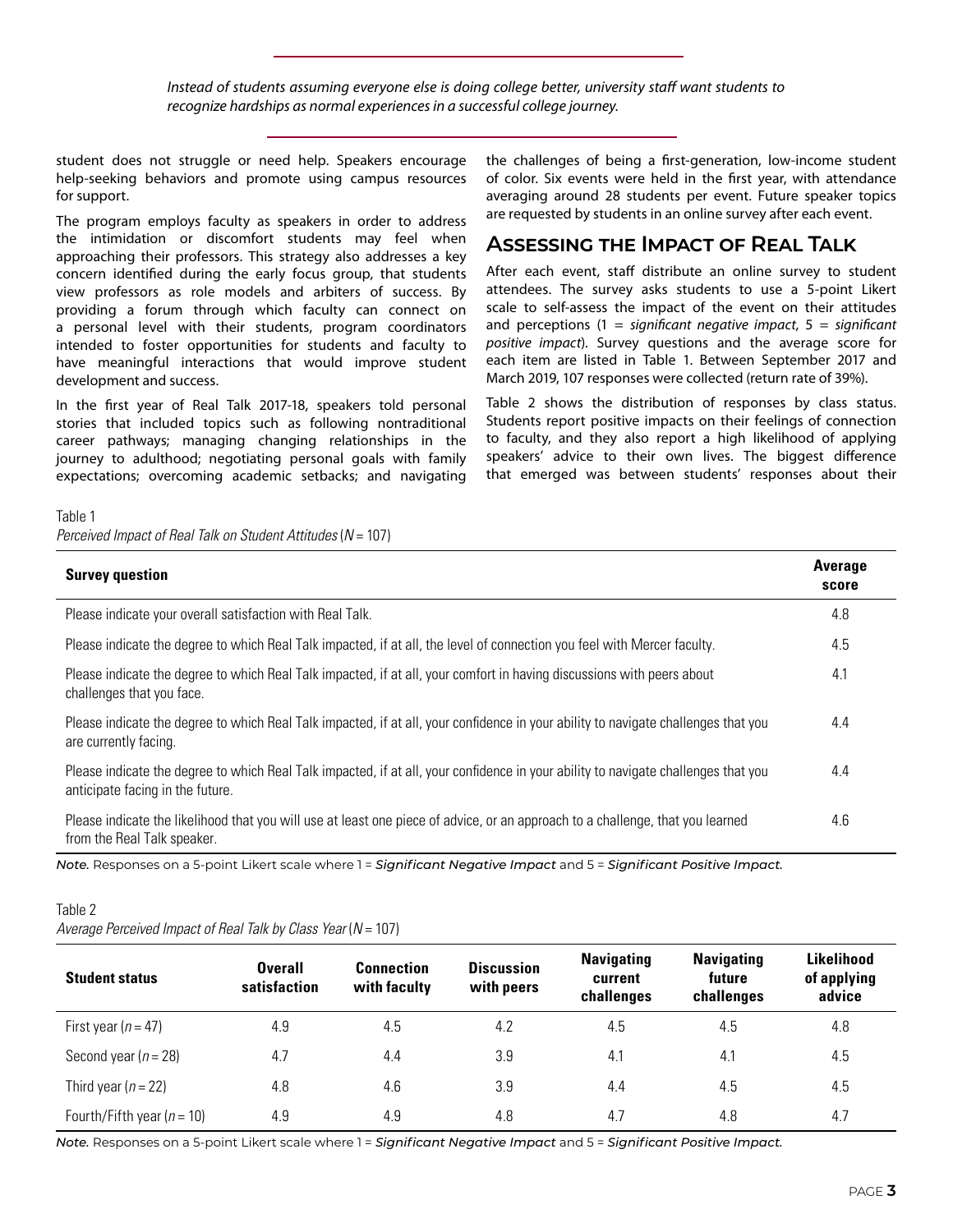#### **eSource for College Transitions**, Vol. 17 No. 1 November 2019

connection with faculty (relatively higher scores) and their confidence in discussing personal challenges with peers (relatively lower scores). Scores for second- and third-year students, in particular, show the biggest differences between those two data points. It is noteworthy that second-year students consistently rate the impact of Real Talk lower than other students. Additional investigation is needed to explore possible connections between the attitudinal scores for these events and the broader impact of the sophomore slump.

### **Lessons Learned and Future Developments**

Although the sample size is too limited to identify trends, the data provide key insights into how program design may impact effectiveness. The primary goal of Real Talk is to enhance student engagement and success by normalizing peer-topeer conversations about challenges in college, yet the data show that the program makes the least impact in the area of peer-to-peer discussion. In reflecting on the data and original goals, staff realized that the program design does not model peer dialogue. Rather, the ability to engage in discussion that requires vulnerability and support is a *learned* skill that should be explicitly addressed. To date, program coordinators have relied on implicit connections.

In light of the insights gained from data analysis, staff are exploring program designs that can support the peer-topeer dialogue skill development. One opportunity exists in a spinoff program that began in 2018, Real Talk: Student Edition, which provides undergraduate students with the opportunity to speak about personal challenges they face in college. This event takes place annually and features approximately five undergraduate speakers. Students apply to give a fiveminute talk about a relevant topic that has affected their growth and experience in college, and a panel of staff and students select the speakers in a competitive application process.

Program coordinators plan to evaluate the impact of Real Talk: Student Edition and compare outcomes from the student- and faculty-focused events. The popularity of Real Talk: Student Edition may also provide a platform for integrating peer communication skill development. Future iterations of the program will also include increasing student engagement in planning, broadening outreach, and exploring strategies to prepare faculty for meaningful talks.

Staff envision Real Talk as a springboard for fostering a cultural shift on Mercer's campus of high-achieving students, moving toward a culture in which failure is embraced as a normal part of growth, help-seeking behaviors are viewed as signs of strength rather than weakness, and no student is alone in the challenges they face. By opening a dialogue that challenges preconceived notions of success, Real Talk seeks to help students engage and thrive.

### **References**

Kuh, G. D., Kinzie, J., Schuh, J. H., Whitt, E. J., & Associates. (2010). *Student success in college*. San Francisco, CA: Jossey-Bass.

Schreiner, L. A. (2010). The "Thriving Quotient": A new vision for student success. *About Campus*, 15(2), 2–10. [https://doi.org/10.1002/abc.20016](https://journals.sagepub.com/doi/full/10.1002/abc.20016)

# **Contact**

**Emily Halstead** [halstead\\_ee@mercer.edu](mailto:halstead_ee%40mercer.edu?subject=E-Source%2017.1%20Article)

**[Return](#page-0-0) to Contents »**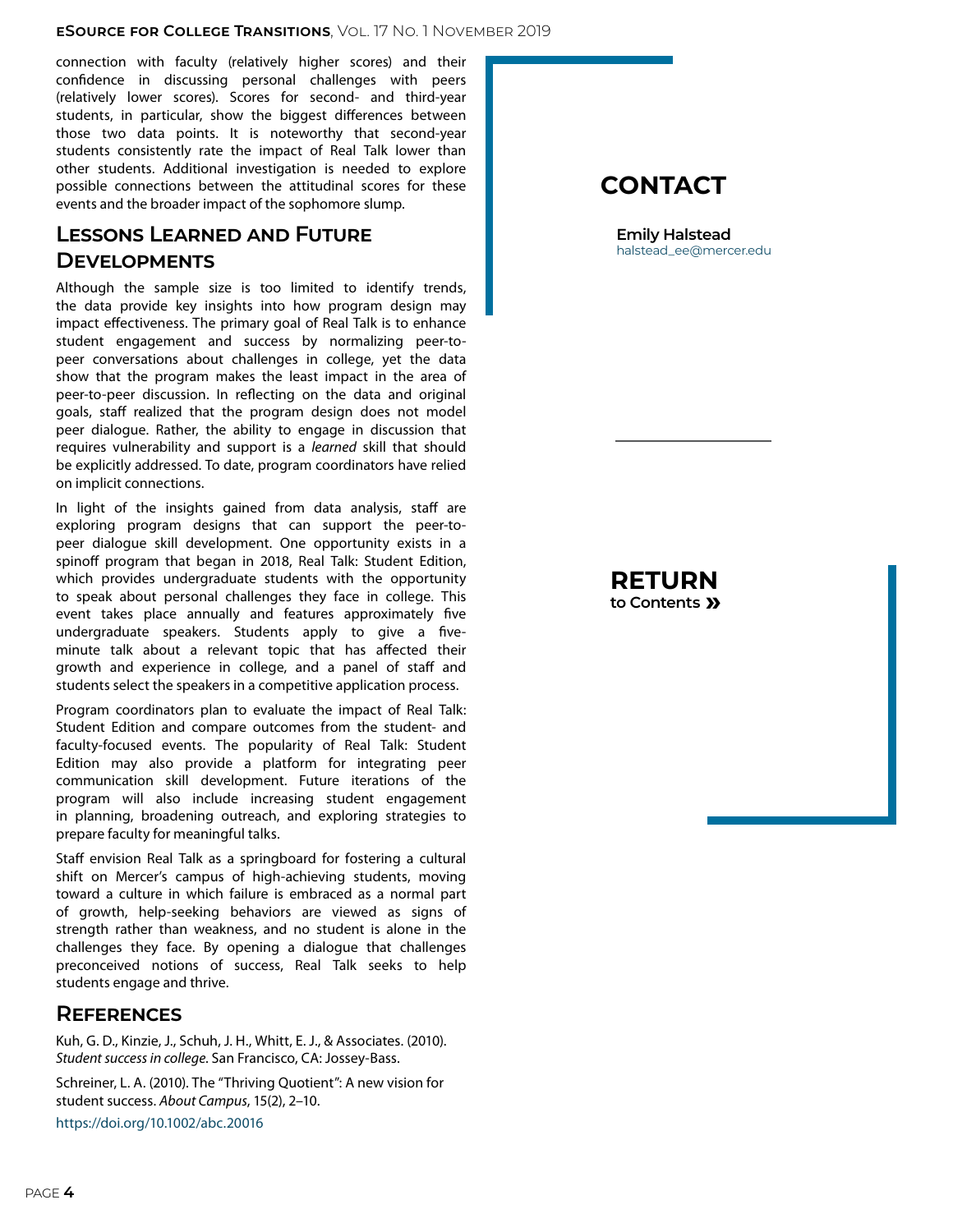# <span id="page-4-0"></span>**Using Expressive Writing Activities in a First-Year Seminar to Explore Alcohol and Drug Use**

*…expressive writing interventions have been shown to be effective at reducing negative health behaviors (Lepore & Smyth, 2002).*

#### **Jennifer Ann Morrow**, Associate Professor, Educational Psychology and Counseling, *University of Tennessee*

Young adults enter college prepared to learn, explore, and master new skills. However, one aspect many college students lack preparation for is circumnavigating alcohol and drug use. How do I decide what is healthy for me? How do I say no? How might these different substances affect me? These are questions that many students ask themselves but may not know where to find the answers.

At the University of Tennessee (UT), students grapple with these same questions. In 2019, UT was ranked 61 on Niche.com's list of Top Party Schools. Over the past three years, there were 2,339 alcohol- or drug-related arrests or violations involving UT students (University of Tennessee, 2018). According to the latest Annual Health and Wellness Survey (UT Wellness Coordinator, personal communication, August 8, 2019), 59% of all UT students (45% of first-year students) reported that they drink alcohol and 38% of students reported that they have used cannabis in the last year. While UT has numerous campuswide prevention efforts to tackle these issues, I was interested in exploring whether a first-year seminar focused on alcohol and drugs would engage students and help them make healthier decisions.

### **FYS 129: Alcohol, Drugs, and the College Student**

The University of Tennessee (UT) offers a one-credit, pass/nocredit first-year seminar limited to 18 students per section. The goal of FYS 129: Special Topics Seminar is to increase students' sense of belonging at UT, enhance their relationships with other first-year students, and foster supportive relationships to educate and engage students on the topic of alcohol and drug use. Summarized here are the activities used in the seminar, students' perceptions of these activities, and suggestions for other instructors on how they can incorporate these activities within similar courses.

### **Talking About Alcohol and Drugs: Using Expressive Writing Activities**

Expressive writing is an activity where an individual is asked to write their deepest thoughts and feelings about a specific experience or topic (Pennebaker & Chung, 2011). Easy to implement (Smyth & Helm, 2003), expressive writing interventions have been shown to be effective at reducing negative health behaviors (Lepore & Smyth, 2002). They are also flexible and can be used in or outside class and in face-to-face and online learning environments.

Throughout the first half of the semester, students in the ADCS section are asked to write in a confidential online journal about alcohol and drug use at UT. They are given the following prompt each week:

Since arriving at the University of Tennessee what has your experience been like in regards to students' alcohol and drug use on campus? Were you surprised by anything? How did these experiences impact you/make you feel?

Students are given instructions that they can write about what they see around them, their perceptions about the topic, as well as their own experiences. They are reminded that while what they write is confidential, if they state that they plan to

*"My behavior towards alcohol did change...I will actually take time to process exactly what I [am] doing." —University of Tennessee Student*

with faculty (University of Tennessee, 2017-2018). Presently, there are no common learning outcomes for the FYS 129 seminars, nor a common syllabus. Faculty are free to design the course as they see fit and develop learning outcomes that fit a variety of topics, such as SEC football, American Sign Language, and Harry Potter and culture.

Over the past eight years, I have taught a section of FYS 129 titled Alcohol, Drugs, and the College Student (ADCS). The section has three learning objectives: (a) name and define the various types of legal/illegal drugs that college students report using, (b) discuss the negative consequences of overconsuming various legal/illegal drugs, and (c) distinguish myths from facts about various types of legal/illegal drugs. In the seminar, expressive writing activities are used as a way

harm themselves or others I will report it to our university help line. Everything else remains confidential. Each week, class time is devoted to discussing students' reflections, tying them into that week's topic (e.g., alcohol myths, negative consequences of drug use). Each student receives confidential, individual feedback through the school's learning management system (LMS).

At the end of the semester, students are asked to write a paper reflecting on their experiences in the seminar, what they learned, what they wished they had learned more about, and their suggestions for improving the seminar. Again, each student receives individualized feedback.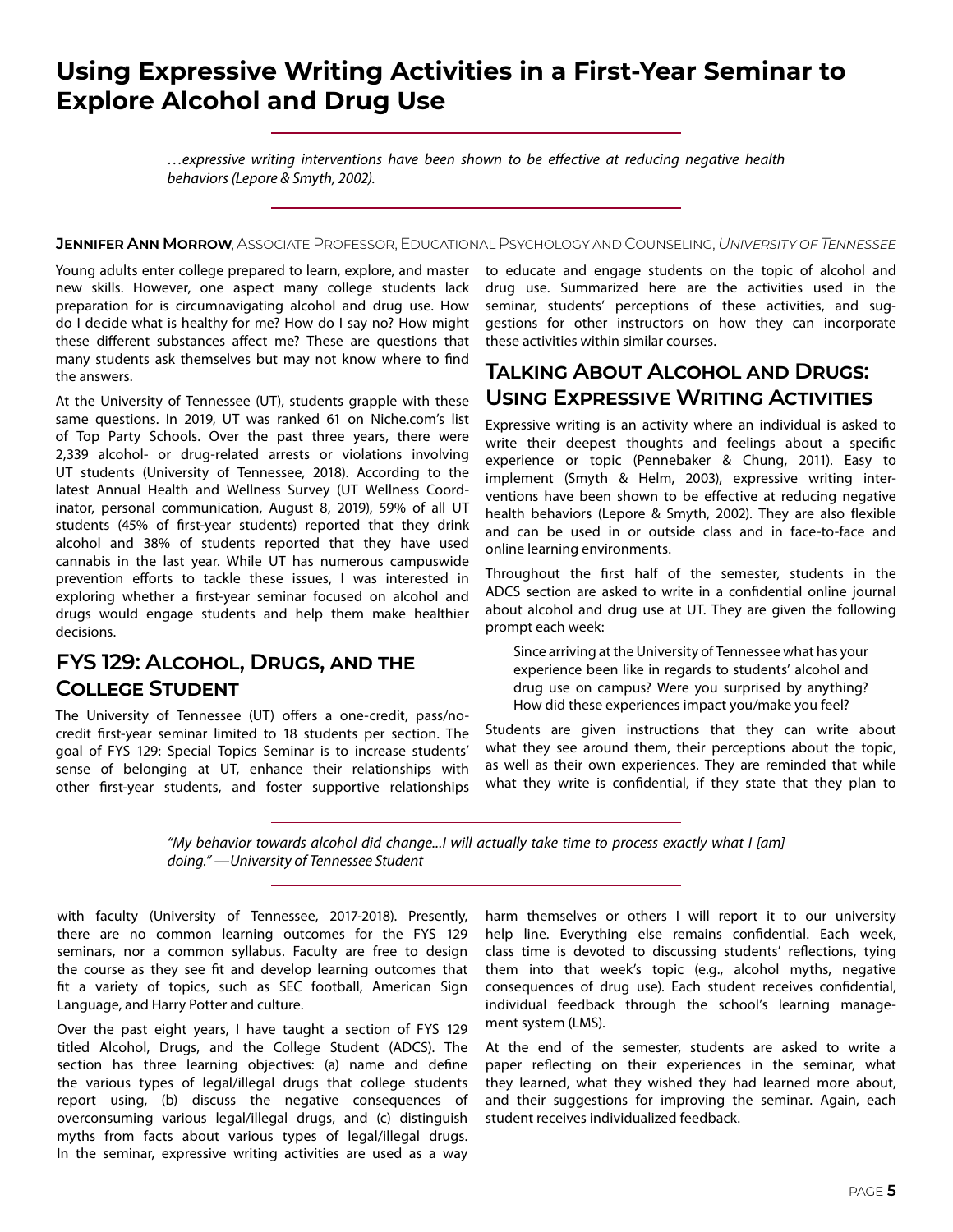### **Student Feedback**

Currently, there has not been an assessment conducted comparing substance use among students who have completed the ADCS seminar to other students. However, over the course of the eight years, open-ended feedback from course evaluations has generally been positive. When asked if the class activities increased their knowledge about alcohol and drugs, most students reported that it had. For example, one student noted, "The information I learned was quite intriguing because I knew these kinds of drugs existed, but I did not know how drastically it could affect a person." Other students noted that in addition to raising their awareness about negative consequences, it also encouraged them to modify their behavior as evidenced by the following statements:

- • "I definitely will take a lot from that lesson and be better in the future when it comes to drinking."
- "I am more informed about the effect. I will be more careful about what I consume."
- • "My behavior towards alcohol did change...I will actually take time to process exactly what I [am] doing."

In the course evaluations, students were also asked to provide any additional feedback that they had about the course. Many students appreciated the active-learning approach used within the class as opposed to more lecture-focused courses. One student noted, "Working with the group on the debate made me closer to some of the class."

As evident from the course evaluation comments, I was able to successfully address the learning outcomes for the course by increasing students' knowledge regarding alcohol and drug use and their effects and by enhancing their relationships with other first-year students.

#### **Suggestions for Instructors**

Expressive writing activities are relatively easy to include and are adaptable to class size. Prompts might focus on adjusting to college, academic stress, and health and wellness in addition to a range of other topics. Research has shown that expressive writing activities can decrease stress and increase working memory, both of which are related to positive physical and health outcomes (Lepore & Smyth, 2011). Pairing expressing writing assignments with feedback and discussion may amplify their positive impact. Using the campus LMS streamlines the process of offering feedback in a secure environment. Moreover, giving students a safe space within the classroom to discuss challenging topics, ask questions, and hear how others experience those issues can be greatly beneficial.

#### **References**

- Lepore, S. J., & Smyth, J. M. (2002). *The writing cure: How expressive writing promotes health and emotional well-being*. Washington DC: American Psychological Association.
- Pennebaker, J. W., & Chung, C. K. (2011). Expressive writing: Connections to physical and mental health. In H. S. Friendman (Ed.), *The Oxford handbook of health psychology* (pp. 417–437). New York, NY: Oxford University Press.
- Smyth, J., & Helm, R. (2003). Focused expressive writing as self-help for stress and trauma. *Journal of Clinical Psychology*, 59, 227-235.
- University of Tennessee. (2017-2018). *First-Year Studies annual report*. Retrieved from <https://fys.utk.edu/reports/>
- University of Tennessee. (2018). *The Annual Security & Fire Safety Report.*  Retrieved from [https://clery.utk.edu/2018/09/28/2018-annual-security](https://clery.utk.edu/2018/09/28/2018-annual-security-and-fire-safety-report/)[and-fire-safety-report/](https://clery.utk.edu/2018/09/28/2018-annual-security-and-fire-safety-report/)

# **Contact**

**Jennifer Ann Morrow** [jamorrow@utk.edu](mailto:jamorrow%40utk.edu?subject=E-Source%2017.1%20Article)

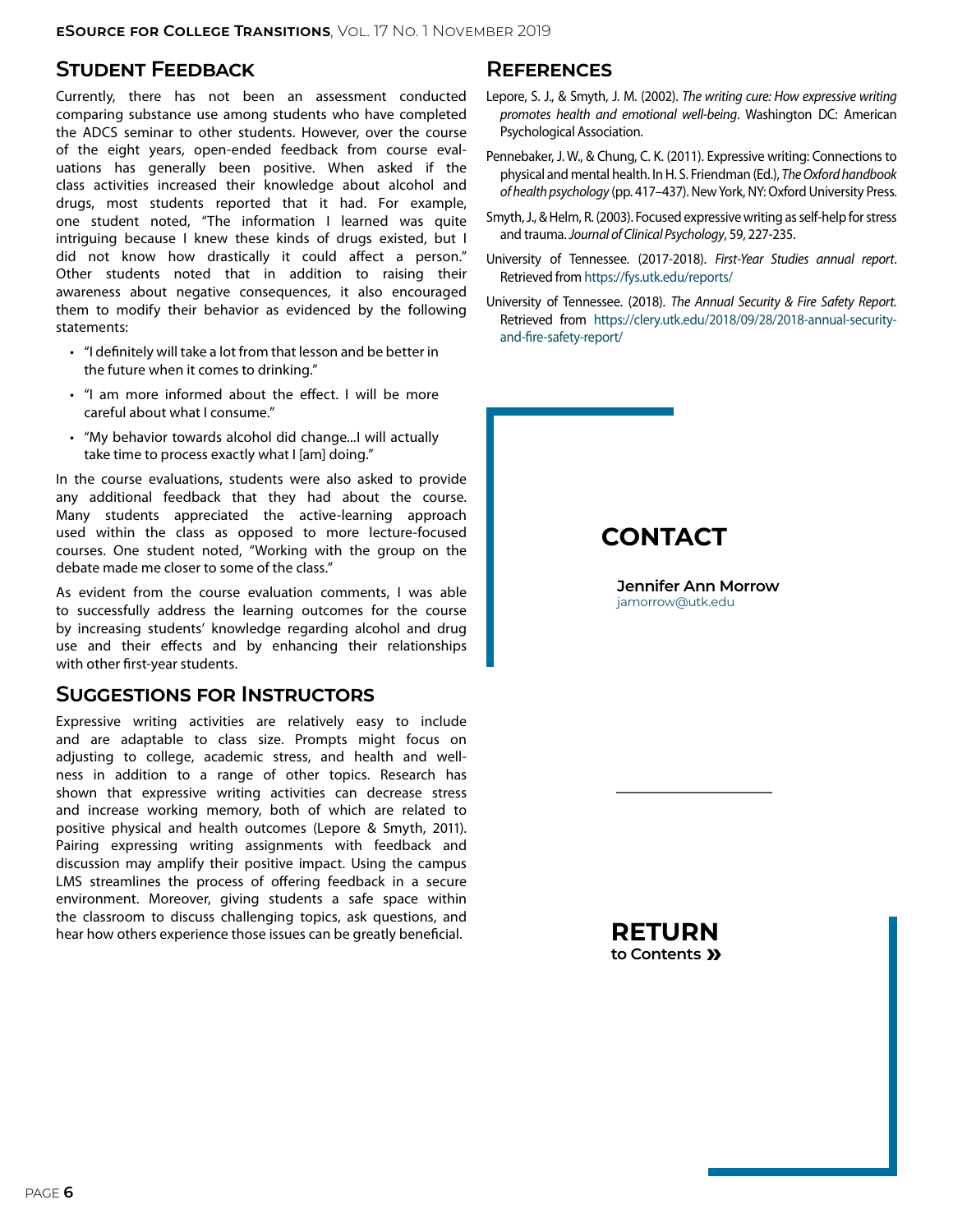# <span id="page-6-0"></span>**Leveraging Residence Hall Assignments to Increase Engagement in a First-Year Seminar**

*"I like that the students are all from the same floor. They speak more freely in class, and there is a sense of camaraderie." — Rose-Hulman Instructor*

**Sarah A. Forbes**, Director of Student Academic Success, *Rose-Hulman Institute of Technology* **Kyle A. Rhodes**, Business Process Analyst, Student Affairs, *Rose-Hulman Institute of Technology* **Mary J. Szabo**, Instructional Designer, *Rose-Hulman Institute of Technology*

At Rose-Hulman Institute of Technology, all incoming firstyear students are enrolled in a required, one-credit-hour seminar during their first term. The course is taught by staff who have been at Rose-Hulman for at least a year and have either completed or are enrolled in a graduate program, including three graduate assistants. Instructor training is conducted through a hybrid approach, with both a face-to-face workshop and supplemental materials online. In alignment with the mission to provide individual attention and support, Rose-Hulman leverages a small-group model, enrolling 12-15 students in each of 40 course sections. In theory, these small class sections should provide more opportunity for each student to be engaged, with a more relaxed setting and less ability to hide out in the crowd. However, there has not been any evidence to support this in the past.

Week after week, instructors stood in front of their classes desperately hoping that students would talk or show some form of engagement. As noted by Johnson (2013), evidence of student engagement includes paying attention, taking notes, listening, asking questions, responding to questions, following requests, and reacting. Few of these behaviors were observed in the seminar. In an attempt to prompt student engagement, instructors tried rewarding students with treats, as well as explaining why engagement was important to the learning process. These tactics were not successful. Cold calling was the most effective technique, as it forced students to talk; however, students' responses did not promote an ongoing dialogue.

Through various forms of evaluation, instructors asked for information on "how to handle unresponsive students" and "suggestions for getting students more engaged in the class when they are reluctant to talk." Instructors were not the only ones to notice this issue, as reflected by comments on the student course evaluation:

- "I think participation needs to improve."
- • "For the small groups to actually work, the students must contribute more and be more active in the activities."

Aside from the awkward silence, students were missing out on the benefits of engagement, which research suggests may contribute to learning and have a positive impact on course grades and even persistence (Kuh, Cruce, Shoup, & Kinzie, 2008). Further, this lack of engagement profoundly impacted course staffing. Several instructors declined to continue teaching the first-year seminar, internalizing the lack of student engagement as a reflection of their teaching ability. With fewer instructors, class sizes started increasing, thus moving away from our mission.

### **A New Enrollment Strategy**

While common, this lack of engagement was not evident in all first-year seminars. Observations of one section revealed students who easily conversed with each other and with the instructor. What accounted for the difference? One theory: outof-class connections among the students. Enrollment in this section was limited to students in a living–learning community. Because the students were living together on the same residence hall floor, they were familiar and comfortable with each other prior to beginning the first-year seminar.

In Fall 2015, we conducted a pilot test to determine whether housing assignments could be leveraged to increase engagement in the first-year seminar. First-year students at Rose-Hulman are pre-registered for their fall quarter courses based on their declared major. Student Affairs provided housing assignments and the number of course sections needed; the Registrar's Office created a rule in the scheduling software to place students into a section of the first-year seminar with others living on the same residence hall floor. Academic advisors were made aware of the enrollment strategy and committed to maintaining the residence-based assignments when they met with their advisees during orientation.

Prior to the start of the course, students completed a weeklong orientation process with the other residents on their floors. Throughout orientation, students participated in many common activities to familiarize themselves with each other and to promote the development of a cohesive floor identity.

### **The Result: Increased Engagement**

During Fall 2015, approximately 85% of first-year students were enrolled in a section with others from their residence hall floor. If Fall 2018, residence-based seminar assignments increased to 96%. As part of a larger course evaluation, instructors were surveyed during midterm of the pilot year to identify what aspects of the course were going well. The question was intentionally broad in order to ascertain whether there was a big enough impact for instructors to notice. A number of instructors commented about the increased engagement:

- • "The group talks pretty well without me having to really pull teeth."
- "I like that the students are all from the same floor. They speak more freely in class, and there is a sense of camaraderie."
- • "Participation in discussions during class time is fruitful."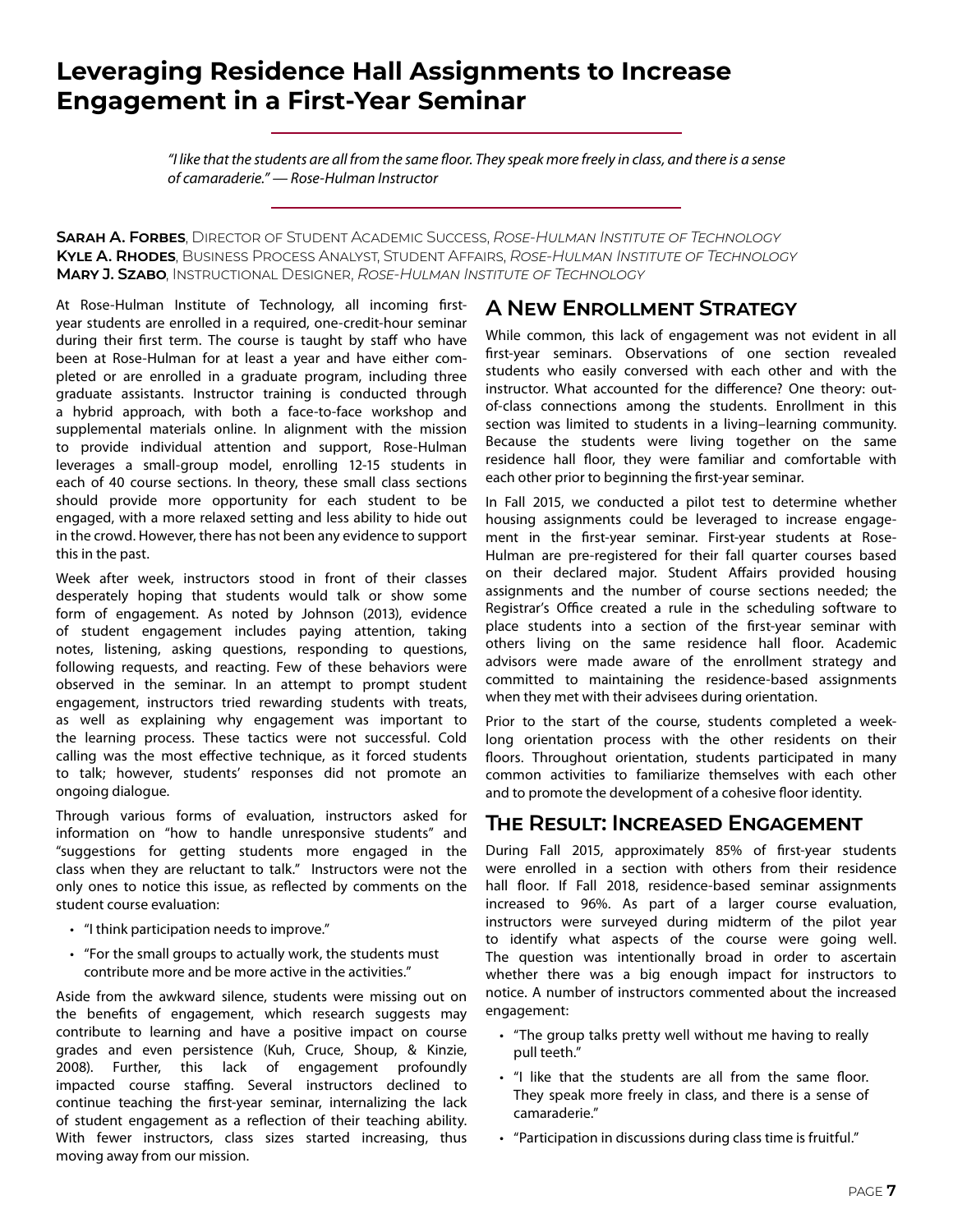#### **eSource for College Transitions**, Vol. 17 No. 1 November 2019

A focus group was also conducted with students. They reported that having a relationship with their classmates outside class led to more participation in class. With such noticeable success, this course enrollment model has been used for the past four years. Three years ago, a specific question was added to the student course evaluation to determine the helpfulness of being in class with students from their residence hall floor. The percentage of students reporting "extremely helpful" or "very helpful" has remained approximately 75%.

### **The Future: Promoting the Enrollment Strategy**

At the time the new enrollment strategy was piloted, all residence hall floors at Rose-Hulman housed a single gender. As a result, the first-year seminar sections were also single gender. In Fall 2018, Rose-Hulman conducted a pilot with gender-inclusive residence hall floors resulting in two firstyear seminar sections that were gender inclusive. Feedback from the instructors indicated that the level of engagement in these sections was similar to, or even higher, than the single-gender sections they have taught in the past. As the institute expands to offer more inclusive living environments, the first-year seminar will become less segregated.

We plan to continue the first-year seminar enrollment strategy moving forward, while emphasizing the potential benefits to students and faculty. For students, the emphasis will be on leveraging each other as resources, given their close, physical proximity in the residence hall. For instructors, the arrangement can help them get to know the students better. For example, they can visit that floor during move-in day to welcome the students and parents or participate in residence hall events throughout the year.

While our enrollment strategy does not guarantee engagement, building on an already established connection has demonstrated effectiveness. If course assignments based on residence hall floor is not a feasible criteria, institutions might consider other ways to establish connections among students, such as groupings by major. New student orientation may also provide opportunities for helping students get to know one another before classes begin.

#### **References**

- Johnson, B. (2013, March 1). How do we know when students are engaged? [Web log]. Retrieved from [https://www.edutopia.org/blog/student](https://www.edutopia.org/blog/student-engagement-definition-ben-johnson)[engagement-definition-ben-johnson](https://www.edutopia.org/blog/student-engagement-definition-ben-johnson)
- Kuh, G. D., Cruce, T. M., Shoup, R., & Kinzie, J. (2008). Unmasking the effects of student engagement on first-year college grades and persistence. *The Journal of Higher Education*, 79(5), 540-563.

*...the arrangement can help [faculty] get to know the students better. For example, they can visit that*  floor during move-in day to welcome the students and parents or participate in residence hall events *throughout the year.* 



**Sarah Ann Forbes** [forbes@rose-hulman.edu](mailto:forbes%40rose-hulman.edu?subject=E-Source%2017.1%20Article)

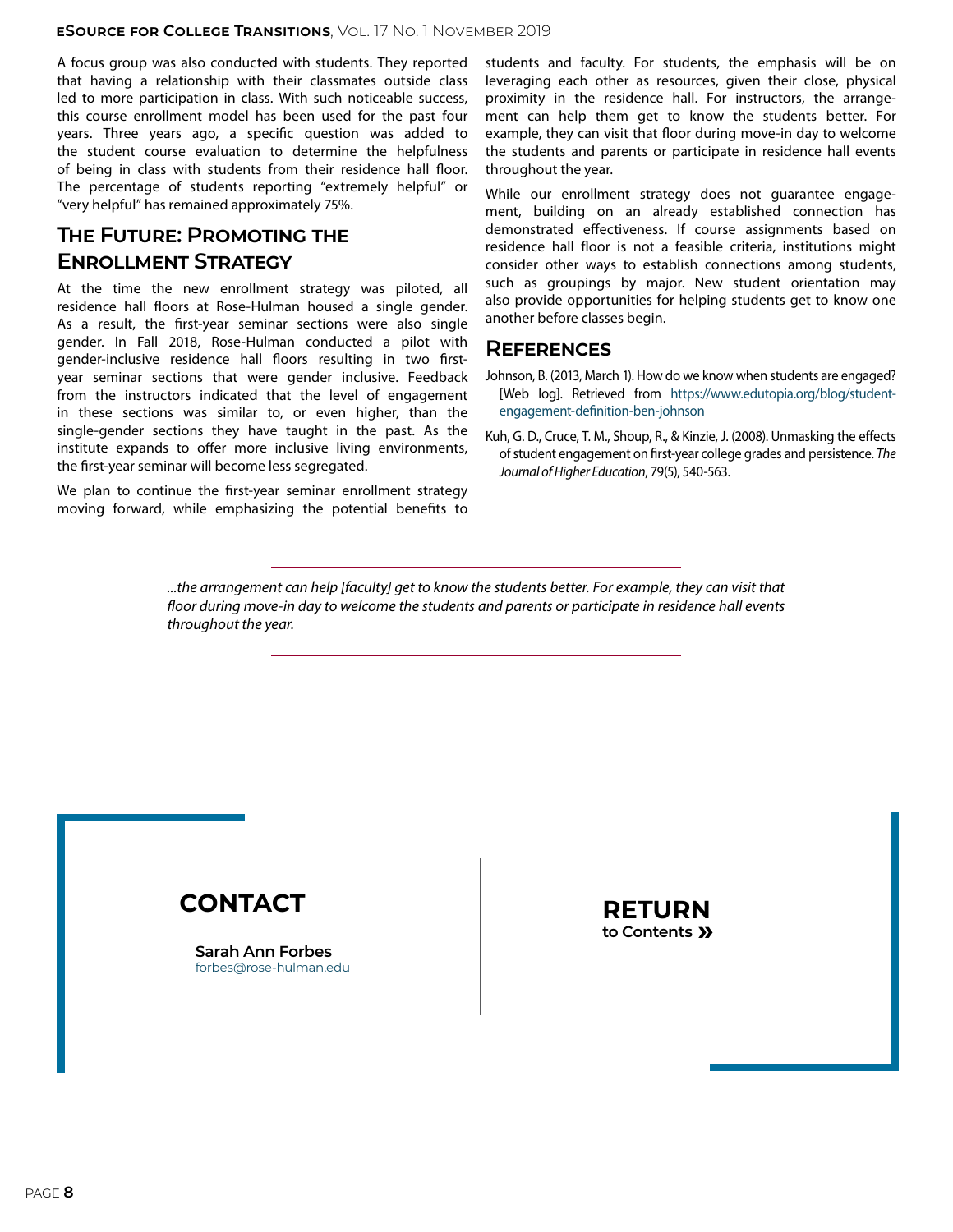# <span id="page-8-0"></span>**Building a Successful Partnership Between FYE Instructors and Peer Leaders**

*"It was a great guide for our weekly meetings and a checklist for progress in the course." — LC Faculty, Ohio University*

#### **Kris E. Kumfer**, Director of Learning Community Programs, *Ohio University* **Lisa R. Kamody**, First-Year Course Coordinator, *Ohio University* **Wendy Rogers**, First-Year Programming Coordinator, *Ohio University*

First-year experience (FYE) programs such as learning communities (LC), often pair an instructor with an undergraduate peer leader to support student transitions and foster academic success. Interactions between new students and faculty and peer leaders are related to gains in first-year students' sense of belonging, building connections with the campus community, engagement, and persistence in the first year of college (Tinto, 1993; Kuh, Kinzie, Buckley, Bridges & Hayek 2006). If this instructor–peer partnership is not purposefully developed, first-year students may not receive the quality of support and guidance that would be expected. Creating an LC program that includes both instructor and peer leader roles can be challenging and does not automatically result in an effective and successful partnership. Instructors may fail to understand how an undergraduate peer leader can be incorporated into the classroom as the peer's role differs significantly from that of a graduate teaching assistant. Conversely, the peer leader may not be comfortable initiating communication or sharing ideas with the instructor.

At Ohio University, the FYE program uses an LC model where a small cohort of students (20-25) take a common set of courses focused on academic theme or a shared interest. Students enroll in two to four linked courses, including an LC seminar during the fall semester. The courses, with the exception of the LC seminar course, count toward students' general education or major requirements. In each LC, an undergraduate peer leader participates in seminar class discussions and organizes out-of-class activities.

As our LCs expanded to more than 220 communities in the fall semester of 2018, the number of connected instructors and peer leaders also increased, making it challenging to predict or control for the success of any given instructor–peer partnership. As LC staff, we explored ways to build more effective partnerships between our instructors and peer leaders, resulting in the development of The Instructor–Peer Leader Partnership Guide.

In the past, instructors and peer leaders received a partnership worksheet to guide the initial meeting and facilitate the development of a reciprocal relationship benefitting not only the instructor and peer leader, but also the students in the LC. However, instructors seemed to struggle with how to meaningfully incorporate their peer leader into the seminar course, and peer leaders did not always understand their role in the course. It became clear that structured guidance would benefit the instructor–peer leader relationship and the overall success of each LC.

The Partnership Guide was created to help strengthen the relationship between LC instructors and peer leaders, serving



*Learning community training, 2019. Photo courtesy of Kate Ryan, BSJ 2020, Ohio University.*

as a framework that includes three components: (a) strategies for building a successful relationship, (b) weekly meeting topics with suggested questions and outcomes, and (c) a partnership worksheet. The recommended weekly discussion topics (e.g., preparing for the first class, creating a partnership in the classroom, goal setting, getting to know students, leadership opportunities, and planning out-of-class activities), example questions, and related website links strategically parallel the semester timeline.

Instructors and peer leaders receive a paper copy of the Partnership Guide during their respective trainings, where the creation and purpose of the document is discussed. An electronic copy of the guide is also made available throughout the semester on both the instructor and peer leader Blackboard sites. We added a question assessing the usage of the Partnership Guide to both the instructor and peer leader end-of-semester evaluations.

Despite having a well-established program, we were challenged to create and share the Partnership Guide in a meaningful way that encouraged adoption from faculty and peer leaders across campus.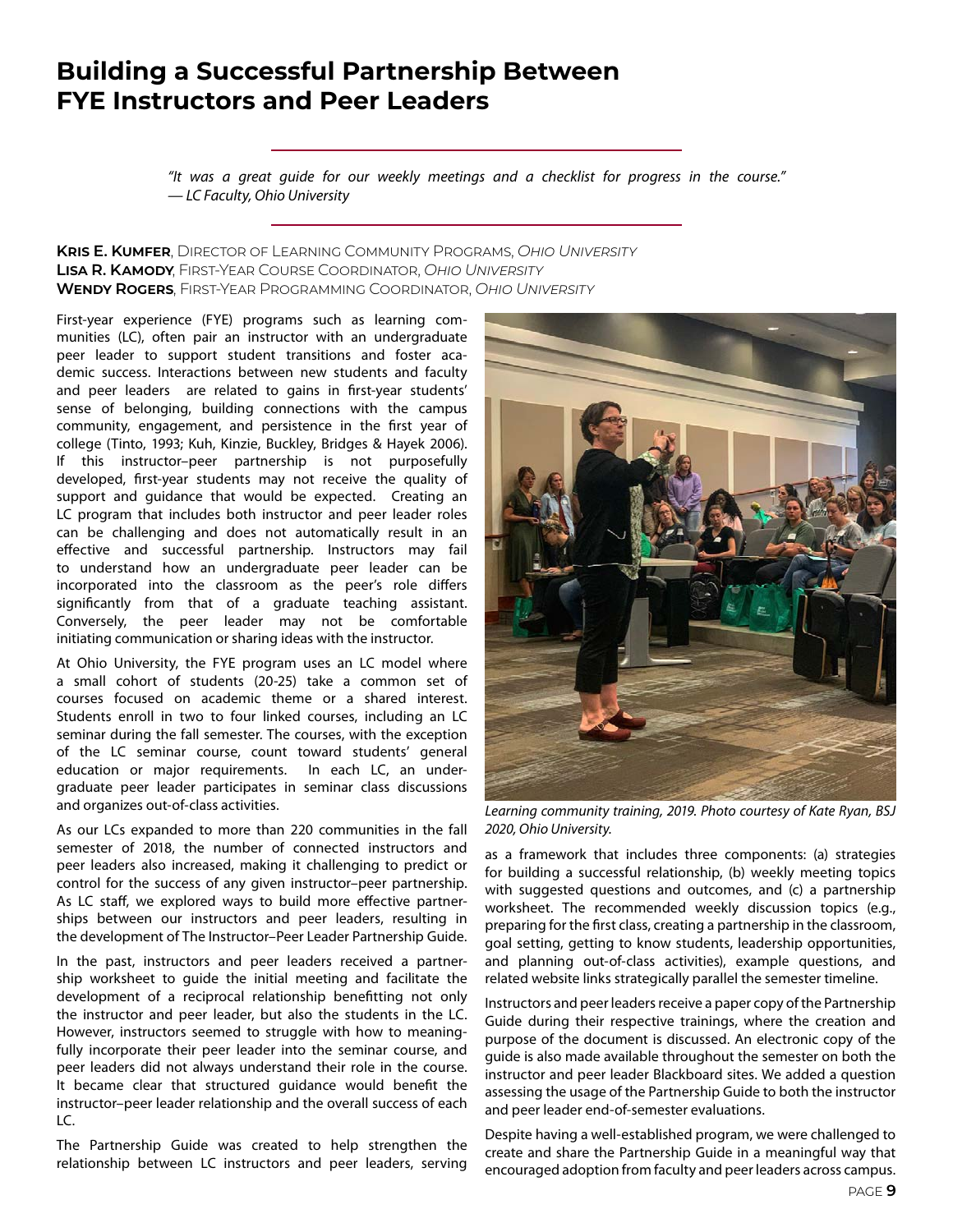#### **eSource for College Transitions**, Vol. 17 No. 1 November 2019

About three quarters (74%,  $n = 164$ ) of instructors completed the end-of-semester program evaluation. Of those, 56.7% (*n* = 93) indicated they had used the guide during the fall term. The initial response to this supplemental resource was encouraging, though newer instructors were slightly more likely to report using it than more seasoned instructors: 57% of instructors who had been teaching 1-3 years reported using the guide compared to 50% of those who had been teaching for 7 or more years.

Instructor comments highlighted how they used the Partnership Guide:

"It was a great guide for our weekly meetings and a checklist for progress in the course."

"Reminder to set expectations and to meet regularly; to discuss class adjustments and how to engage the group."

"I started to run out of things to talk with my peer leader about as the semester started to wind down, so I referred to the guide for talking points."

Peer leaders offered similar feedback, highlighting the impact of using the guide on their working relationship with the instructor:

"We planned out our preferred communication, what we expected from each other, and our meetings."

"We would use the guide to make sure we covered everything. It helped us get more comfortable working together.

"My instructor always asked for my opinion and delegated tasks to me. I felt needed and respected."

"We used it to work out things in our partnership and to learn how to best work together for our students."

Other responses reinforced the idea that there is still room for growth in the development and implementation of the Partnership Guide, as comments from two instructors make clear:

"I used it to prepare for the semester. I haven't looked at it since the semester started."

"I probably did not use the guide as much because I have been teaching for so long."

Similarly, one peer leader noted, "We used the Partnership Guide very little since I already knew my instructor."

The clearest indicator that additional work was needed to encourage use of the guide was the ever-popular "What partnership guide?" response.

Based on instructor and peer leader evaluations, we arrived at several takeaways. First, we learned that it takes time for new initiatives to become a part of a program's culture. Second, we discovered that the Partnership Guide seemed to help some instructors and peer leaders communicate expectations and co-create common goals, especially in the beginning of the semester. Third, the guide was perceived as being helpful for new instructor-peer leader pairings but less so for those who already knew each other. Lastly, we received fewer complaints from peers and instructors in the first year of implementation. We suspect use of the Partnership Guide resulted in instructors and peer leaders being happier with their relationships than in previous years.

We will continue to update and use the Partnership Guide as well as assess its effectiveness in fostering positive relationships between instructors and peer leaders. One aspect of our ongoing assessment will be to evaluate the visibility of the Partnership Guide on our multiple Blackboard sites and to enhance our promotion of this resource during various trainings. We have also discussed developing a strategic communication plan for highlighting the guide to both instructors and peer leaders throughout the semester.

Even though the Partnership Guide was tailored to our LC program and specific to our campus culture, the structure and weekly discussion prompts could easily be replicated in other programs. The Partnership Guide offers a weekly overview of a program created to assist first-semester students along with the opportunities and challenges that an instructor–peer leader collaboration may face. FYE models that pair instructors with peer leaders could adapt the guide's framework, topics, and resource links for use on any campus.

#### **References**

Kuh, G. D., Kinzie, J. L., Buckley, J. A., Bridges, B. K., & Hayek, J. C. (2006, July). *What matters to student success: A review of the literature*. Washington, DC: National Postsecondary Education Cooperative.

Tinto, V. (1993). Building community. *Liberal Education*, 79(4), 16–21.

*"My instructor always asked for my opinion and delegated tasks to me. I felt needed and respected." — Peer Leader, Ohio University*

## **Contact**

**Kris E. Kumfer** [kumfer@ohio.edu](mailto:kumfer%40ohio.edu?subject=E-Source%2017.1%20Article)